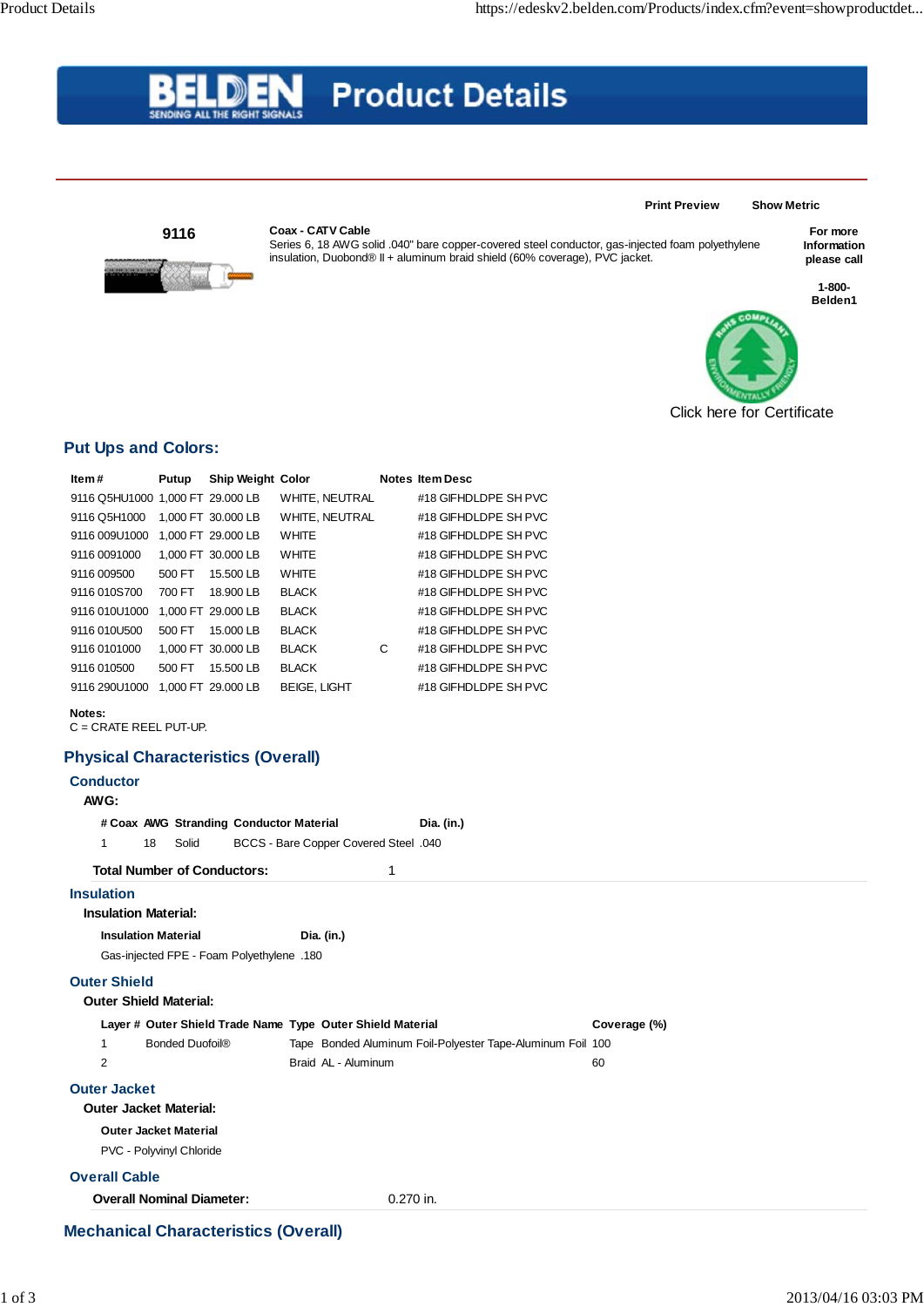| <b>Operating Temperature Range:</b>      | $-40^{\circ}$ C To $+80^{\circ}$ C |
|------------------------------------------|------------------------------------|
| <b>Bulk Cable Weight:</b>                | 27 lbs/1000 ft.                    |
| <b>Max. Recommended Pulling Tension:</b> | 126 lbs.                           |
| Min. Bend Radius/Minor Axis:             | 2.750 in.                          |

## **Applicable Specifications and Agency Compliance (Overall)**

## **Applicable Standards & Environmental Programs**

| NEC/(UL) Specification:               | CATV, CM                                  |
|---------------------------------------|-------------------------------------------|
| <b>CEC/C(UL) Specification:</b>       | <b>CM</b>                                 |
| EU Directive 2011/65/EU (ROHS II):    | Yes                                       |
| <b>EU CE Mark:</b>                    | Yes                                       |
| EU Directive 2000/53/EC (ELV):        | Yes                                       |
| EU Directive 2002/95/EC (RoHS):       | Yes                                       |
| EU RoHS Compliance Date (mm/dd/yyyy): | 01/01/2004                                |
| EU Directive 2002/96/EC (WEEE):       | Yes                                       |
| EU Directive 2003/11/EC (BFR):        | Yes                                       |
| CA Prop 65 (CJ for Wire & Cable):     | Yes                                       |
| MII Order #39 (China RoHS):           | Yes                                       |
| Series Type:                          | Series <sub>6</sub>                       |
| <b>Flame Test</b>                     |                                           |
| <b>UL Flame Test:</b>                 | UL1581 Vertical Flame and FT-1 Flame Test |
| <b>Plenum/Non-Plenum</b>              |                                           |
| Plenum (Y/N):                         | <b>No</b>                                 |
| <b>Plenum Number:</b>                 | 9116P                                     |

## **Electrical Characteristics (Overall)**

**Nom. Characteristic Impedance:**

**Impedance (Ohm) Tolerance (Ohms)**

75  $\pm 3$ 

### **Nom. Inductance:**

**Inductance (µH/ft)** .097

**Nom. Capacitance Conductor to Shield:**

### **Capacitance (pF/ft)**

16.2

### **Nominal Velocity of Propagation:**

**VP (%)**

83

#### **Nominal Delay:**

**Delay (ns/ft)**

1.2

### **Nom. Conductor DC Resistance:**

**DCR @ 20°C (Ohm/1000 ft)**

28

#### **Nominal Outer Shield DC Resistance:**

**DCR @ 20°C (Ohm/1000 ft)**

9

#### **Max. Attenuation:**

#### **Freq. (MHz) Attenuation (dB/100 ft.)**

| 5   | 0.67 |
|-----|------|
| 55  | 1.60 |
| 211 | 2.87 |
| 270 | 3.24 |
| 300 | 3.43 |
| 350 | 3.72 |
| 400 | 4.00 |